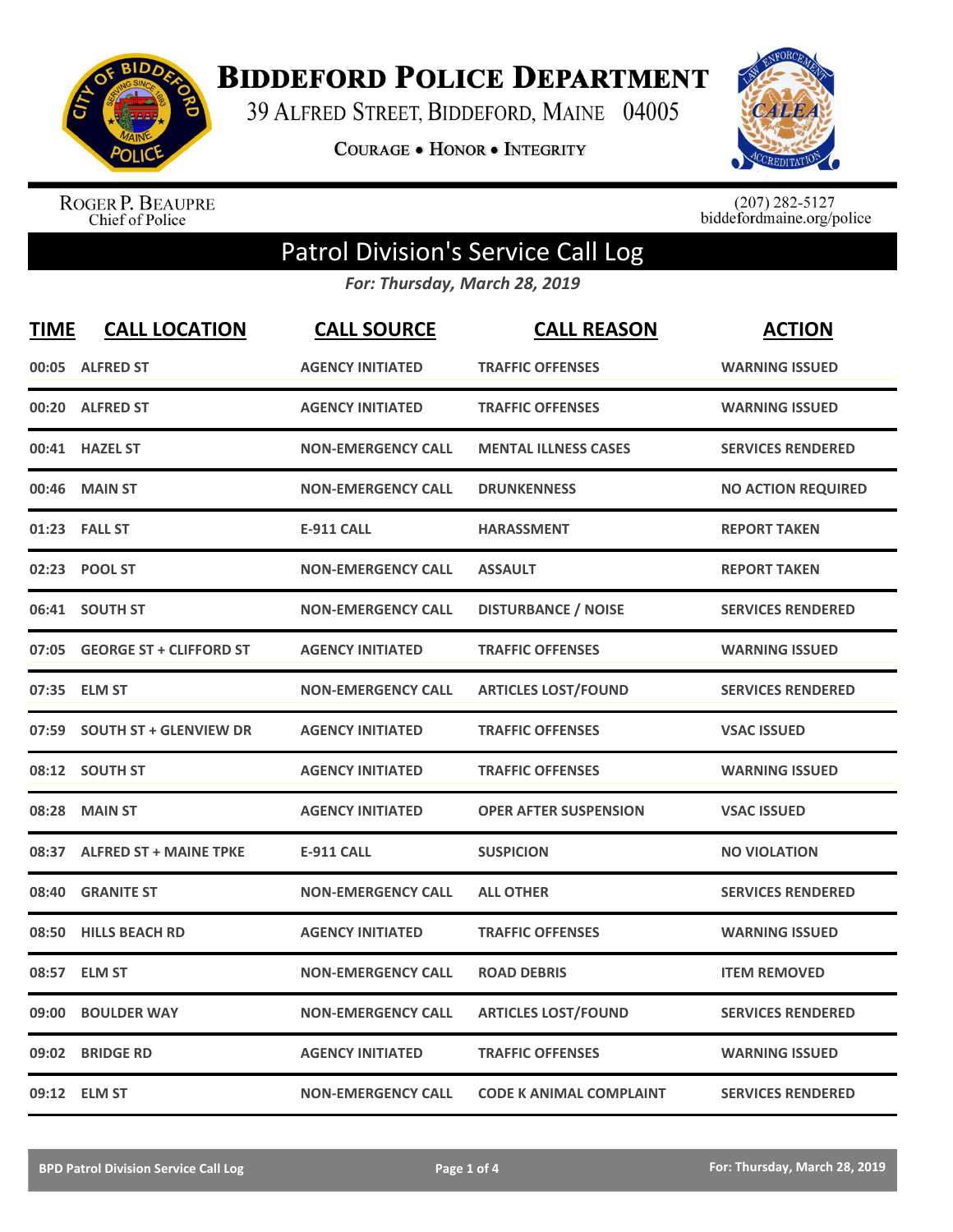| <u>TIME</u> | <b>CALL LOCATION</b>                                                                                        | <b>CALL SOURCE</b>               | <b>CALL REASON</b>                                                 | <b>ACTION</b>               |
|-------------|-------------------------------------------------------------------------------------------------------------|----------------------------------|--------------------------------------------------------------------|-----------------------------|
| 09:45       | <b>BRADBURY ST</b>                                                                                          | NON-EMERGENCY CALL HARASSMENT    |                                                                    | <b>ARREST(S) MADE</b>       |
|             | <b>CHARGE: WARRANT ARREST</b><br><b>CHARGE: VIOLATING CONDITION OF RELEASE</b><br><b>CHARGE: HARASSMENT</b> |                                  | OFFENDER: AARON CHARLES GEARY  AGE: 26  RESIDENT OF: BIDDEFORD, ME |                             |
|             | 09:48 MARINER WAY                                                                                           | <b>NON-EMERGENCY CALL</b>        | <b>ANIMAL COMPLAINT</b>                                            | <b>FIELD INTERVIEW</b>      |
|             | 10:02 ALFRED ST                                                                                             | <b>NON-EMERGENCY CALL</b>        | <b>ANIMAL COMPLAINT</b>                                            | <b>GONE ON ARRIVAL</b>      |
|             | 10:19 FOSS ST + BACON ST                                                                                    | <b>AGENCY INITIATED</b>          | <b>TRAFFIC OFFENSES</b>                                            | <b>VSAC ISSUED</b>          |
|             | 10:38 PLYMOUTH DR                                                                                           | <b>NON-EMERGENCY CALL</b>        | <b>SUSPICION</b>                                                   | <b>GONE ON ARRIVAL</b>      |
|             | 11:06 WEST ST                                                                                               | <b>AGENCY INITIATED</b>          | <b>TRAFFIC OFFENSES</b>                                            | <b>WARNING ISSUED</b>       |
|             | 11:08 POOL ST + HILLS BEACH RD                                                                              | <b>AGENCY INITIATED</b>          | <b>TRAFFIC OFFENSES</b>                                            | <b>VSAC ISSUED</b>          |
|             | 11:17 MORIN ST + PRECOURT ST                                                                                | <b>AGENCY INITIATED</b>          | <b>TRAFFIC OFFENSES</b>                                            | <b>WARNING ISSUED</b>       |
|             | 11:38 ELM ST                                                                                                | <b>AGENCY INITIATED</b>          | <b>TRAFFIC OFFENSES</b>                                            | <b>WARNING ISSUED</b>       |
|             | 11:41 POOL ST + BRIDGE RD                                                                                   | <b>AGENCY INITIATED</b>          | <b>TRAFFIC OFFENSES</b>                                            | <b>WARNING ISSUED</b>       |
|             | 11:45 ELM ST                                                                                                | <b>E-911 CALL</b>                | <b>CHECK WELFARE</b>                                               | <b>SERVICES RENDERED</b>    |
|             | 11:52 HEDLEY REYNOLDS WAY                                                                                   | <b>AGENCY INITIATED</b>          | <b>TRAFFIC OFFENSES</b>                                            | <b>WARNING ISSUED</b>       |
|             | 11:58 POMERLEAU ST                                                                                          | <b>AGENCY INITIATED</b>          | <b>PAPERWORK</b>                                                   | <b>PAPERWORK NOT SERVED</b> |
|             | 12:02 ALFRED ST                                                                                             | <b>AGENCY INITIATED</b>          | <b>TRAFFIC OFFENSES</b>                                            | <b>WARNING ISSUED</b>       |
|             | 12:02 ALFRED ST                                                                                             | NON-EMERGENCY CALL CHECK WELFARE |                                                                    | <b>SERVICES RENDERED</b>    |
|             | 12:07 ANDREWS RD                                                                                            | E-911 CALL                       | 911 MISUSE                                                         | <b>NO ACTION REQUIRED</b>   |
|             | 12:11 ELM ST                                                                                                | <b>NON-EMERGENCY CALL</b>        | <b>ELECTRICAL HAZARD</b>                                           | <b>SERVICES RENDERED</b>    |
|             | 12:13 ALFRED ST                                                                                             | <b>AGENCY INITIATED</b>          | <b>TRAFFIC OFFENSES</b>                                            | <b>VSAC ISSUED</b>          |
|             | 12:27 MAIN ST                                                                                               | <b>WALK-IN AT STATION</b>        | <b>BURGLARY OF A MOTOR VEHICLE</b>                                 | <b>REPORT TAKEN</b>         |
|             | 12:40 ELM ST                                                                                                | <b>WALK-IN AT STATION</b>        | <b>HARASSMENT</b>                                                  | <b>SERVICES RENDERED</b>    |
|             | 12:42 GRANITE ST                                                                                            | <b>WALK-IN AT STATION</b>        | <b>HARASSMENT</b>                                                  | <b>REPORT TAKEN</b>         |
|             | 13:18 SOUTH ST                                                                                              | <b>WALK-IN AT STATION</b>        | <b>PAPERWORK</b>                                                   | <b>PAPERWORK NOT SERVED</b> |
|             | <b>13:19 YORK ST</b>                                                                                        | <b>NON-EMERGENCY CALL</b>        | <b>PAPERWORK</b>                                                   | <b>SERVICES RENDERED</b>    |
|             | 13:21 ALFRED ST                                                                                             | <b>AGENCY INITIATED</b>          | <b>ANIMAL COMPLAINT</b>                                            | <b>SERVICES RENDERED</b>    |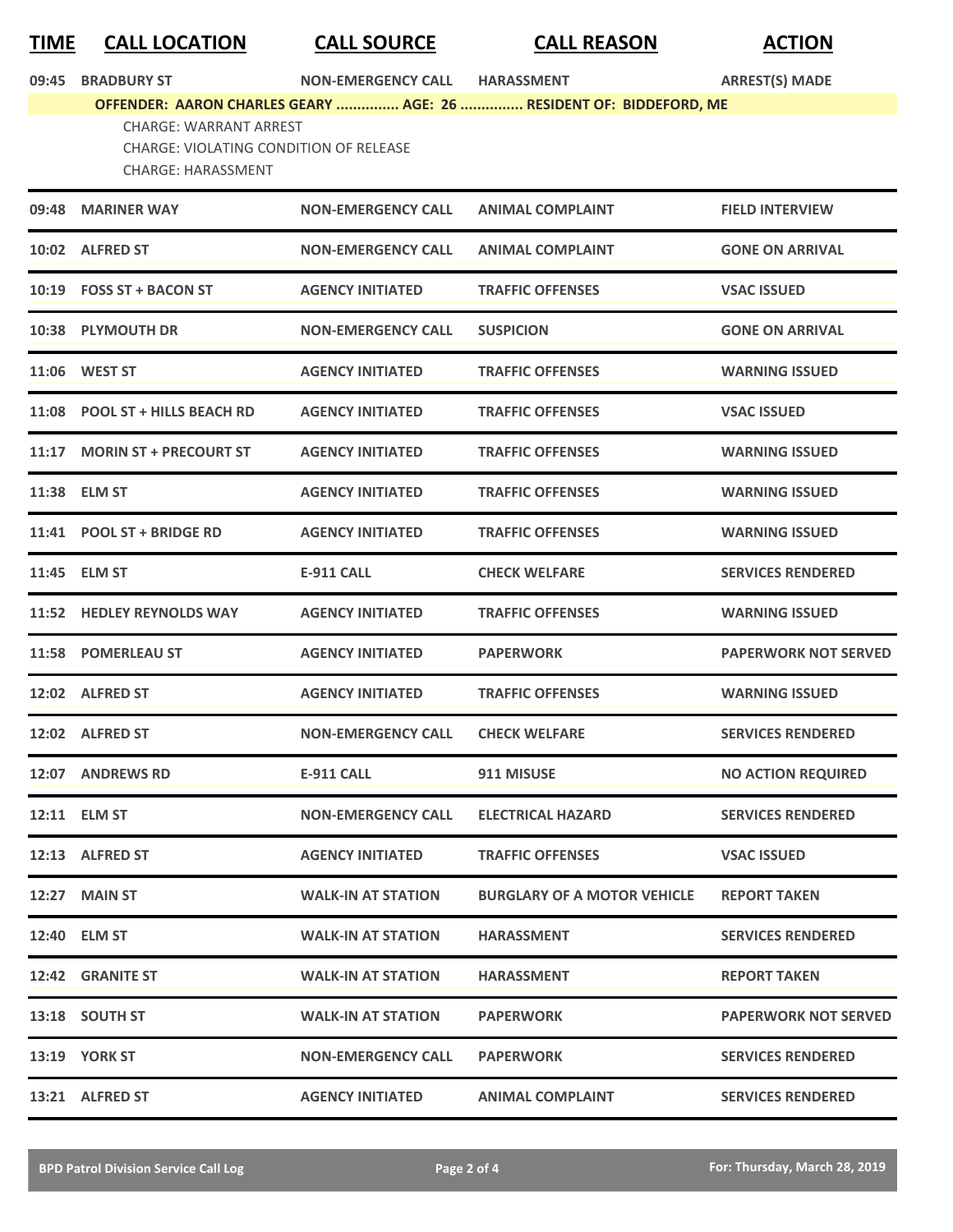| <b>TIME</b> | <b>CALL LOCATION</b>                             | <b>CALL SOURCE</b>              | <b>CALL REASON</b>                                                    | <b>ACTION</b>             |
|-------------|--------------------------------------------------|---------------------------------|-----------------------------------------------------------------------|---------------------------|
|             | 13:22    FALL ST                                 | <b>AGENCY INITIATED</b>         | <b>PAPERWORK</b>                                                      | <b>PAPERWORK SERVED</b>   |
|             | 13:26 LAMOTHE AVE + MAY ST                       | <b>AGENCY INITIATED</b>         | <b>TRAFFIC OFFENSES</b>                                               | <b>WARNING ISSUED</b>     |
|             | 13:38 SUMMER ST + ALFRED ST                      | <b>WALK-IN AT STATION</b>       | <b>ANIMAL COMPLAINT</b>                                               | <b>SERVICES RENDERED</b>  |
|             | 13:43 SACO FALLS WAY                             | <b>NON-EMERGENCY CALL</b>       | <b>ANIMAL COMPLAINT</b>                                               | <b>SERVICES RENDERED</b>  |
|             | 13:44 ALFRED ST                                  | <b>AGENCY INITIATED</b>         | <b>TRAFFIC OFFENSES</b>                                               | <b>VSAC ISSUED</b>        |
|             | 13:56 PIERSONS LN                                | <b>AGENCY INITIATED</b>         | <b>WARRANT ARREST</b>                                                 | <b>NEGATIVE CONTACT</b>   |
|             | 14:03 EDWARDS AVE                                | <b>AGENCY INITIATED</b>         | <b>TRAFFIC OFFENSES</b>                                               | <b>WARNING ISSUED</b>     |
|             | 14:04 HILL ST + GRANITE ST                       | <b>NON-EMERGENCY CALL</b>       | ATTEMPTED/THREATENED SUICIDE REPORT TAKEN                             |                           |
|             | 14:08 WASHINGTON ST                              | <b>E-911 CALL</b>               | <b>ARTICLES LOST/FOUND</b>                                            | <b>SERVICES RENDERED</b>  |
|             | 14:11 HILL ST                                    | <b>AGENCY INITIATED</b>         | <b>DUPLICATE</b>                                                      | <b>NO ACTION REQUIRED</b> |
|             | 14:27 FOREST ST                                  | <b>AGENCY INITIATED</b>         | <b>TRAFFIC OFFENSES</b>                                               | <b>WARNING ISSUED</b>     |
|             | 14:32 GERTRUDE AVE                               | <b>AGENCY INITIATED</b>         | <b>TRAFFIC OFFENSES</b>                                               | <b>WARNING ISSUED</b>     |
|             | 14:52 BOULDER WAY                                | <b>WALK-IN AT STATION</b>       | <b>RECOVERED STOLEN PROPERTY</b>                                      | <b>SERVICES RENDERED</b>  |
|             | 14:55 BERNARD AVE + HAROLD AVE                   | <b>WALK-IN AT STATION</b>       | <b>TRAFFIC OFFENSES</b>                                               | <b>SERVICES RENDERED</b>  |
|             | <b>15:03 MAIN ST</b>                             | <b>NON-EMERGENCY CALL</b>       | <b>TRESPASSING</b>                                                    | <b>FIELD INTERVIEW</b>    |
|             | 15:07 ALFRED ST                                  | <b>E-911 CALL</b>               | <b>ALL OTHER</b>                                                      | <b>SERVICES RENDERED</b>  |
|             | 15:08 BRIARWOOD DR                               |                                 | NON-EMERGENCY CALL DOMESTIC COMPLAINTS                                | <b>UNFOUNDED</b>          |
|             | <b>15:13 MARINER WAY</b>                         | <b>E-911 CALL</b>               | 911 MISUSE                                                            | <b>SERVICES RENDERED</b>  |
|             | 15:24 ALFRED ST + MAIN ST                        | <b>AGENCY INITIATED</b>         | <b>TRAFFIC OFFENSES</b>                                               | <b>WARNING ISSUED</b>     |
|             | 15:32 ALFRED ST                                  | <b>WALK-IN AT STATION</b>       | <b>PROTECTION FROM ABUSE SERVIC</b>                                   | <b>PAPERWORK SERVED</b>   |
|             | 15:53 ELM ST                                     | <b>AGENCY INITIATED</b>         | <b>TRAFFIC OFFENSES</b>                                               | <b>VSAC ISSUED</b>        |
|             | 15:57 ALFRED ST<br><b>CHARGE: WARRANT ARREST</b> | AGENCY INITIATED WARRANT ARREST | OFFENDER: AMBER LEE JOHNSON  AGE: 31  RESIDENT OF: SOUTH PORTLAND, ME | <b>ARREST(S) MADE</b>     |
|             | 16:01 ALFRED ST                                  | <b>AGENCY INITIATED</b>         | <b>TRAFFIC OFFENSES</b>                                               | <b>WARNING ISSUED</b>     |
|             | 17:02 WENTWORTH ST                               | <b>E-911 CALL</b>               | ATTEMPTED/THREATENED SUICIDE REPORT TAKEN                             |                           |
|             | 17:08 ALFRED ST                                  | <b>WALK-IN AT STATION</b>       | <b>LICENSE QUESTIONS</b>                                              | <b>SERVICES RENDERED</b>  |